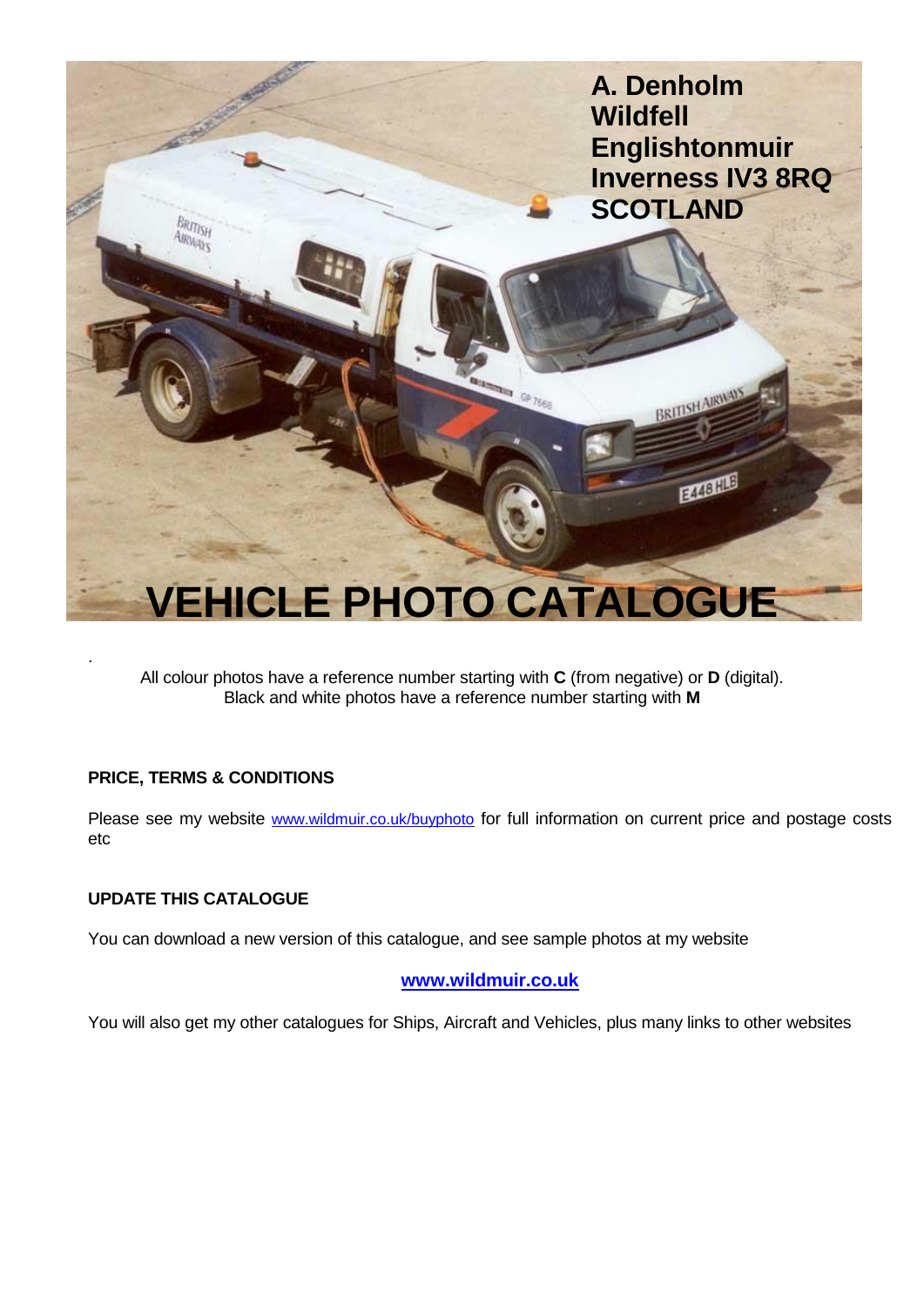|        | Photo                              | Vehicle                            |                                  |                                            |                                      |                                     |                                                              |                        |                                                      | Year         |
|--------|------------------------------------|------------------------------------|----------------------------------|--------------------------------------------|--------------------------------------|-------------------------------------|--------------------------------------------------------------|------------------------|------------------------------------------------------|--------------|
|        | Ref. No                            | Reg. No.                           | Make                             | Model                                      | Series                               | Operator                            | Lettering on vehicle                                         | Remarks                | Location                                             | Photo        |
|        | 4402/34                            | <b>LBS 528W</b>                    | FORD                             | REFUELLING TANKER                          | D                                    | <b>ROBERTSONS</b>                   | <b>ROBERTSONS</b>                                            |                        | <b>BALTASOUND UNST</b>                               | 1995         |
|        | 0003802                            | SG66CKK                            | <b>ISUZU</b>                     | D-MAX                                      |                                      | RAF                                 | RAF Mountain Rescue                                          | port side view         | CAIRNGORM                                            | 2020         |
|        | 0003804                            | SG66CKK                            | ISUZU                            | D-MAX                                      |                                      | RAF                                 | RAF Mountain Rescue                                          | stbd side view         | CAIRNGORM                                            | 2020         |
| D      | 0003806                            | SG66BOF                            | <b>ISUZU</b>                     | D-MAX                                      |                                      | RAF                                 | RAF Mountain Rescue                                          | port side view         | CAIRNGORM                                            | 2020         |
|        | 0003807                            | SG66BOF                            | ISUZU                            | D-MAX                                      |                                      | RAF                                 | RAF Mountain Rescue                                          | stbd side view         | CAIRNGORM                                            | 2020         |
|        | 477/5                              |                                    | <b>BEDFORD</b>                   | ТK                                         | <b>FIRE TENDER</b>                   |                                     |                                                              |                        | <b>CORFU AIRPORT</b>                                 | 1981         |
|        |                                    |                                    | <b>MERCEDES</b>                  | <b>UNIMOG</b>                              |                                      | <b>DOLLAR HELICOPTERS</b>           |                                                              |                        | <b>CUMBERNAULD AIRPORT</b>                           | 1992         |
|        | 4208/24<br>4210/22                 | LEC321T<br>LLS35N                  | <b>MERCEDES</b>                  | <b>UNIMOG</b>                              |                                      | <b>DOLLAR HELICOPTERS</b>           | <b>DOLLAR HELICOPTERS</b>                                    |                        | CUMBERNAULD AIRPORT                                  | 1992         |
|        |                                    |                                    |                                  |                                            |                                      |                                     |                                                              |                        |                                                      |              |
|        | 0075/30<br>0075/27                 | <b>KGD 903</b>                     | <b>BEDFORD</b><br><b>MORRIS</b>  | 27hp<br>C8                                 | <b>BUS</b>                           | 1st POLISH ARMOURED                 | MACBRAYNES                                                   | Preserved<br>Preserved | <b>DUNBAR</b><br><b>DUNBAR</b>                       | 1978<br>1978 |
|        |                                    |                                    |                                  |                                            |                                      |                                     |                                                              |                        |                                                      |              |
|        | M 672/25                           | 1096                               | <b>DOUGLAS</b>                   | AIRCRAFT TUG                               |                                      | SERVISAIR                           | <b>SERVISAIR</b>                                             |                        | <b>EDINBURGH AIRPORT</b>                             | 1982         |
|        | 672/15<br>678/23                   | <b>HYL 645W</b><br><b>BFV 238V</b> | <b>DODGE</b><br><b>BEDFORD</b>   | SPACEVAN<br>HA                             | <b>MINIBUS</b><br>VAN                | CAA<br>AIR UK                       | CAA<br>AIR UK                                                |                        | <b>EDINBURGH AIRPORT</b><br>EDINBURGH AIRPORT        | 1982<br>1982 |
| м      | 678/12                             | <b>EGW 203J</b>                    | THORNEYCROFT                     | <b>NUBIAN MAJOR</b>                        | <b>FIRE TENDER</b>                   |                                     | EDINBURGH AIRPORT 3                                          |                        | <b>EDINBURGH AIRPORT</b>                             | 1982         |
| М<br>м | 681/23A<br>678/11                  | <b>RGS 150W</b><br><b>SMD 363F</b> | SEDDON ATKINSON<br>THORNEYCROFT  | REFUELLING TANKER<br><b>FIRE ENGINE</b>    |                                      | ESSO                                | ESSO<br>EDINBURGH AIRPORT                                    |                        | <b>EDINBURGH AIRPORT</b><br>EDINBURGH AIRPORT        | 1982<br>1982 |
|        | 446/27A                            | A381 JDD                           | JAVELIN                          | <b>FIRE TENDER</b>                         |                                      |                                     | <b>EDINBURGH AIRPORT</b>                                     |                        | <b>EDINBURGH AIRPORT</b>                             | 1984         |
|        | 423/6                              | <b>RAH 311W</b>                    | FORD                             | TRANSIT                                    |                                      |                                     | ACS                                                          |                        | EDINBURGH AIRPORT                                    | 1984         |
|        | 423/7<br>426/18                    | <b>JYF 733K</b><br><b>XSG 241R</b> | <b>W &amp; E</b>                 | <b>BAGGAGE TUG</b><br><b>BAGGAGE TRUCK</b> |                                      |                                     | <b>EDINBURGH AIRPORT</b><br><b>EDINBURGH AIRPORT</b>         |                        | <b>EDINBURGH AIRPORT</b><br><b>EDINBURGH AIRPORT</b> | 1984<br>1984 |
|        | 425/5                              | <b>RSG 591Y</b>                    | <b>LAND ROVER</b>                | <b>LAND ROVER</b>                          | Series III                           |                                     | <b>EDINBURGH AIRPORT</b>                                     |                        | EDINBURGH AIRPORT                                    | 1984         |
|        | 425/4<br>423/14                    | <b>JFS 318X</b><br><b>VLN 410G</b> | <b>MORRIS</b><br>LEYLAND         | MARINA<br>REFUELLER                        | VAN                                  |                                     | <b>EDINBURGH AIRPORT</b><br>AIR BP                           |                        | <b>EDINBURGH AIRPORT</b><br>EDINBURGH AIRPORT        | 1984<br>1984 |
|        | 423/16                             | <b>GHV 537W</b>                    | <b>SEDDON ATKINSON</b>           | REFUELLING TANKER                          |                                      |                                     | AIR BP                                                       |                        | <b>EDINBURGH AIRPORT</b>                             | 1984         |
|        | 413/25                             | <b>NPG 999L</b>                    | COMMER                           | <b>STARTER TRUCK</b>                       |                                      |                                     | <b>BRITISH CALEDONIAN</b>                                    |                        | <b>EDINBURGH AIRPORT</b>                             | 1985         |
|        | 971/5<br>412/28                    | <b>PNM 11R</b><br><b>B883 XTW</b>  | FODEN<br>RENAULT                 | REFUELLING TANKER<br>TRAFFIC               |                                      | ESSO                                | ESSO<br>ICSS                                                 |                        | EDINBURGH AIRPORT<br><b>EDINBURGH AIRPORT</b>        | 1985<br>1985 |
|        | 4000/31                            | <b>KSG 392T</b>                    | <b>DAVID BROWN</b>               | AIRCRAFT TUG                               | 990                                  |                                     | AIR UK                                                       |                        | EDINBURGH AIRPORT                                    | 1985         |
|        | 4057/22                            | <b>CYL305V</b>                     | SEDDON ATKINSON                  | REFUELLING TANKER                          |                                      | BP                                  | AIR BP                                                       | all white              | <b>EDINBURGH AIRPORT</b>                             | 1987         |
|        | 4081/5<br>4132/9                   | <b>B113 NRS</b>                    | FORD<br>FORD                     | TRANSIT<br><b>TRACTOR</b>                  | <b>LUTON VAN</b>                     |                                     | LOGANAIR<br>AIR UK                                           | with starter truc      | <b>EDINBURGH AIRPORT</b><br><b>EDINBURGH AIRPORT</b> | 1987<br>1989 |
|        | 4133/32                            | <b>TCR861T</b>                     | FORD                             | TRANSIT                                    | <b>STARTER TRUCK</b>                 |                                     | AIR UK                                                       |                        | <b>EDINBURGH AIRPORT</b>                             | 1989         |
|        | 1349/30<br>4209/22                 | G183DEV                            | <b>GLOSTER SARO</b><br>RENAULT   | METEOR<br>VAN                              | <b>FIRE TENDER</b>                   |                                     | <b>BAA EDINBURGH</b><br>ICS CLEANING SERVICE                 |                        | EDINBURGH AIRPORT<br><b>EDINBURGH AIRPORT</b>        | 1989<br>1992 |
|        | 4209/14                            | G975ESF                            | <b>AUSTIN</b>                    | MAESTRO                                    | VAN                                  | BAA                                 | <b>BAA EDINBURGH</b>                                         |                        | <b>EDINBURGH AIRPORT</b>                             | 1992         |
|        | 4209/8                             | 999 00308                          | <b>DOUGLAS</b>                   | TUG                                        |                                      |                                     | LOGANAIR                                                     | port side view         | EDINBURGH AIRPORT                                    | 1992         |
|        | 4210/7<br>4209/24                  | <b>F684KGA</b><br>KLU922P          | VOLKSWAGEN<br><b>BEDFORD</b>     | <b>MICROBUS</b><br>ТK                      | <b>TOILET TRUCK</b>                  | SERVISAIR                           | <b>EXECAIR</b><br>SERVISAIR                                  |                        | <b>EDINBURGH AIRPORT</b><br>EDINBURGH AIRPORT        | 1992<br>1992 |
|        | 4210/1                             | <b>H166LSC</b>                     | LEYLAND                          | ROADRUNNER                                 | $8 - 13$                             | BAA                                 | <b>BAA EDINBURGH</b>                                         |                        | <b>EDINBURGH AIRPORT</b>                             | 1992         |
|        | 4209/10                            | 999 00308                          | <b>DOUGLAS</b>                   | TUG                                        |                                      |                                     | LOGANAIR                                                     | stbd side view         | <b>EDINBURGH AIRPORT</b>                             | 1992         |
|        | 4226/33<br>4227/21                 | H620REX<br>CYL305V                 | VW<br>SEDDON ATKINSON            | LT.<br>REFUELLING TANKER                   | 50                                   | <b>FORTE</b><br>BP                  | FORTE AIRPORT SERVICES<br>AIR BP                             | green/white            | <b>EDINBURGH AIRPORT</b><br><b>EDINBURGH AIRPORT</b> | 1992<br>1992 |
|        | 4227/15                            | <b>HLO932V</b>                     | FORD                             | CARGO                                      | <b>FOOD TRUCK</b>                    | <b>FORTE</b>                        | TRUSTHOUSE FORTE INFLIGHT                                    |                        | EDINBURGH AIRPORT                                    | 1992         |
|        | 4233/17<br>4242/9                  | <b>EYK344V</b><br>1919H            | SEDDON ATKINSON                  | REFUELLING TANKER<br>AIRCRAFT TUG          | MD300                                |                                     | SIMON/AIR BP                                                 |                        | <b>EDINBURGH AIRPORT</b>                             | 1992<br>1993 |
|        | 4288/16A C28DKO                    |                                    | <b>DENNIS MERCURY</b><br>FORD    | TRANSIT                                    |                                      | Air UK<br>ICS                       | <b>CS Inflight Cleaning Ser</b>                              | Water tanker           | <b>EDINBURGH AIRPORT</b><br>EDINBURGH AIRPORT        | 1994         |
|        | 4287/4A                            | K621FVX                            | FORD                             | TRANSIT                                    |                                      | ICS                                 | ICS Inflight Cleaning                                        | with trailer           | <b>EDINBURGH AIRPORT</b>                             | 1994         |
|        | 4288/33A K985LNG<br>4292/5A        | NPD119L                            | FORD<br>LEYLAND                  | COURIER<br>NATIONAL                        | POPULAR 1.8D<br>COURTESY COAC        | AIR UK<br>BAA                       | AIR UK<br><b>BAA EDINBURGH</b>                               |                        | EDINBURGH AIRPORT<br><b>EDINBURGH AIRPORT</b>        | 1994<br>1994 |
|        | 4291/34A E448HLB                   |                                    | RENAULT                          | 50                                         | <b>STARTER TRUCK</b>                 | <b>BRITISH AIRWAYS</b>              | <b>BRITISH AIRWAYS</b>                                       |                        | <b>EDINBURGH AIRPORT</b>                             | 1994         |
|        | 4292/2A                            | <b>E864GLM</b>                     | <b>BEDFORD</b>                   | RASCAL                                     |                                      | <b>BRITISH AIRWAYS</b>              | <b>BRITISH AIRWAYS</b>                                       |                        | EDINBURGH AIRPORT                                    | 1994         |
|        | 4291/32A E849GLM<br>4327/19        | D924JVM                            | FORD<br>FORD                     | TRANSIT<br>FIESTA                          | CREWBUS                              | <b>BRITISH AIRWAYS</b><br>SERVISAIR | <b>BRITISH AIRWAYS</b><br>SERVISAIR                          |                        | <b>EDINBURGH AIRPORT</b><br>EDINBURGH AIRPORT        | 1994<br>1994 |
|        | 4351/15                            | D267CNV                            | VAUXHALL                         | <b>ASTRA</b>                               | VAN                                  |                                     | <b>ALPHA Flight Services</b>                                 |                        | <b>EDINBURGH AIRPORT</b>                             | 1995         |
|        | 4354/15A 34317<br>4354/19A G608JMS |                                    | VOLVO<br><b>LAND ROVER</b>       | FL7<br><b>LAND ROVER</b>                   | <b>TANKER</b><br>90                  |                                     | CONOCO AEROFUEL<br><b>BAA EDINBUGH</b>                       |                        | <b>EDINBURGH AIRPORT</b><br><b>EDINBURGH AIRPORT</b> | 1995<br>1995 |
|        | 4349/10                            | E270HSG                            | <b>LAND ROVER</b>                | <b>LAND ROVER</b>                          | 90                                   |                                     | <b>BAA EDINBURGH</b>                                         |                        | <b>EDINBURGH AIRPORT</b>                             | 1995         |
|        | 4358/30                            | XSF832R                            | <b>W&amp;E</b>                   | <b>BAGGAGE TRUCK</b>                       |                                      |                                     | <b>BAA EDINBURGH</b>                                         |                        | <b>EDINBURGH AIRPORT</b>                             | 1995         |
|        | 4355/27<br>4358/9                  | <b>M883XSC</b><br><b>M884XSC</b>   | <b>PLAXTON</b><br><b>PLAXTON</b> | DENNIS<br>DENNIS                           | <b>APRON BUS</b><br><b>APRON BUS</b> |                                     | <b>BAA EDINBURGH AIRPORT</b><br><b>BAA EDINBURGH AIRPORT</b> |                        | <b>EDINBURGH AIRPORT</b><br><b>EDINBURGH AIRPORT</b> | 1995<br>1995 |
|        | 4356/14                            | M517XSN                            | <b>LAND ROVER</b>                | <b>DISCOVERY</b>                           |                                      |                                     | <b>OPERATIONS</b>                                            |                        | EDINBURGH AIRPORT                                    | 1995         |
|        | 4357/7                             | ICS 43                             | FORD                             | CARGO                                      | <b>TOILET TRUCK</b>                  |                                     | ICS Inflight Cleaning Ser                                    |                        | <b>EDINBURGH AIRPORT</b>                             | 1995         |
|        | M 3037/0                           | WL 490793                          | <b>TEMPO</b>                     | E 400                                      | light truck                          | LUFTWAFFE                           |                                                              |                        | <b>GERMANY</b>                                       | 194          |
|        |                                    |                                    |                                  | REFUELLING TANKER                          |                                      |                                     |                                                              |                        |                                                      |              |
|        | M 677/25A<br>M 676/19A             | 46 AD 49<br><b>XYK 502T</b>        | <b>BEDFORD</b><br><b>DODGE</b>   | REFUELLING TANKER                          | 100                                  |                                     | <b>RAF</b><br>SHELL                                          |                        | <b>GLASGOW AIRPORT</b><br><b>GLASGOW AIRPORT</b>     | 1982<br>1982 |
|        |                                    |                                    |                                  |                                            |                                      |                                     |                                                              |                        |                                                      |              |
|        | M 5089/24                          | JV 9054                            | SCAMMEL                          | <b>IRON HORSE</b>                          |                                      |                                     |                                                              |                        | <b>GRIMSBY</b>                                       | 19           |
|        | 4012/33                            | 926WDE                             | <b>BEDFORD</b>                   | RL                                         | <b>FIRE TENDER</b>                   |                                     | DYFED COUNTY COUNCIL                                         | stbd side view         | HAVERFORDWEST AIRPORT                                | 1986         |
|        | 4013/3                             | 926WDE                             | <b>BEDFORD</b>                   | <b>RL</b>                                  | <b>FIRE TENDER</b>                   |                                     | DYFED COUNTY COUNCIL                                         | port side view         | HAVERFORDWEST AIRPORT                                | 1986         |
|        | 4012/32                            | JDE 992P                           | <b>LAND ROVER</b>                | <b>LAND ROVER</b>                          | Series III                           |                                     | DYFED COUNTY COUNCIL                                         |                        | HAVERFORDWEST AIRPORT                                | 1986         |
|        | 4528/1                             | C411ULR                            | FORD                             | CARGO                                      | 0609                                 | <b>BRITISH AIRWAYS</b>              | <b>BRITISH AIRWAYS</b>                                       | Baggage truck          | <b>INVERNESS AIRPORT</b>                             | 2000         |
|        | 4039/20                            | TF45367                            | <b>MERCEDES</b>                  |                                            | <b>TANKER</b>                        |                                     | <b>CEPSA</b>                                                 |                        | LOS RODEOS AIRPORT TENERIFE                          | 1986         |
|        | 4040/24                            | 0022                               | <b>CITROEN</b>                   | <b>ACADIANE</b>                            |                                      | <b>IBERIA</b>                       | <b>IBERIA</b>                                                |                        | LOS RODEOS AIRPORT TENERIFE                          | 1986         |
| М      | 1099/28                            |                                    |                                  | <b>MOTOR AIRSTAIRS</b>                     |                                      |                                     | <b>IBERIA</b>                                                |                        | LOS RODEOS AIRPORT TENERIFE                          | 1986         |
|        | 1099/30                            |                                    |                                  | <b>MOTOR AIRSTAIRS</b>                     |                                      |                                     | <b>IBERIA</b>                                                |                        | LOS RODEOS AIRPORT TENERIFE                          | 1986         |
|        | 4496/12 R954JTM                    |                                    | <b>KRONENBURG</b>                | <b>FIRE TRUCK</b>                          | MRC II                               |                                     | LONDON LUTON 2                                               |                        | LUTON AIRPORT                                        | 1999         |
|        | 4532/2<br>4532/7                   | T57DPP<br>H157YYX                  | FORD<br>VOLVO                    | TRANSIT<br>FL7                             | <b>TOURNEO GLX</b><br>TANKER         |                                     | LYNTON AVIATION<br>SHELL                                     |                        | <b>LUTON AIRPORT</b><br>LUTON AIRPORT                | 2000<br>2000 |
|        | 4532/18                            | 1933                               | <b>RELIANCE MERCURY</b>          | AIRCRAFT TUG                               |                                      | SERVISAIR                           | SERVISAIR                                                    |                        | <b>LUTON AIRPORT</b>                                 | 2000         |
|        | 4531/30                            | 103                                | <b>RELIANCE MERCURY</b>          | PASSENGER LIFT                             |                                      |                                     | <b>REED AVIATION</b>                                         |                        | <b>LUTON AIRPORT</b>                                 | 2000         |
|        | 4569/17<br>4569/14                 | <b>S675 MJO</b><br><b>JNK 909Y</b> | PEUGEOT<br>POWERLIFT             | PARTNER<br>PASSENGER LIFT                  |                                      | <b>REED AVIATION</b>                | easyTech<br><b>REED AVIATION</b>                             |                        | <b>LUTON AIRPORT</b><br><b>LUTON AIRPORT</b>         | 2001<br>2001 |
|        | 4617/16                            | W905XGH                            | LDV                              | Flatbed                                    | Truck                                | EASYJET                             | easyJet 107                                                  |                        | LUTON AIRPORT                                        | 2002         |
|        | 4633/31                            | <b>K806 BUR</b>                    | FORD                             | TRANSIT                                    | Pick-up                              |                                     | AVIANCE                                                      |                        | <b>LUTON AIRPORT</b>                                 | 2003<br>2003 |
|        | 4643/8<br>4647/6                   | R955 JTM<br>N909XAN                | <b>KRONENBURG</b><br>LDV         | <b>FIRE TENDER</b><br>CONVOY               | <b>WORKBUS</b>                       | AVIANCE                             | LONDON LUTON Airport<br>AVIANCE                              |                        | <b>LUTON AIRPORT</b><br><b>LUTON AIRPORT</b>         | 2003         |
|        | 4633/29                            | <b>W485 KBD</b>                    | LDV                              | CONVOY                                     | Crew Bus                             |                                     | AVIANCE                                                      |                        | <b>LUTON AIRPORT</b>                                 | 2003         |
|        | 4285/26                            | G706XGM                            | FORD                             | TRANSIT                                    |                                      |                                     | ALPHA FLIGHT SERVICES                                        |                        | <b>MANCHESTER AIRPORT</b>                            | 1994         |
|        | 4285/24                            | G976AGS                            | VOLVO                            | REFUELLING TANKER                          | FL7                                  |                                     | Q8                                                           |                        | <b>MANCHESTER AIRPORT</b>                            | 1994         |
|        | 4332/17 F828NRJ                    |                                    | FORD                             | CARGO                                      | CATERING TRUC                        | APHA                                | <b>ALPHA Flight Services</b>                                 |                        | <b>MANCHESTER AIRPORT</b>                            | 1994         |